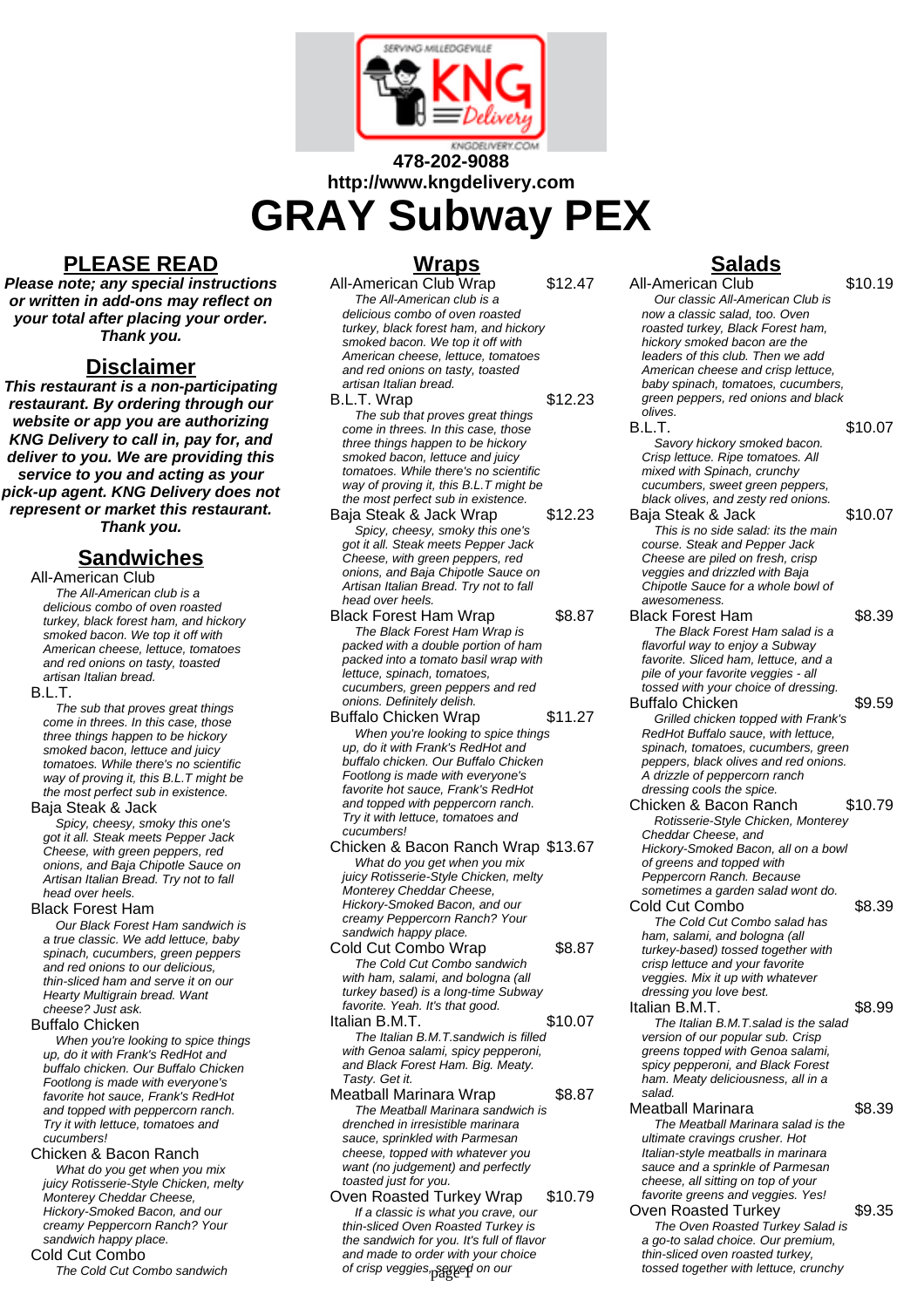with ham, salami, and bologna (all turkey based) is a long-time Subway favorite. Yeah. It's that good.

#### Italian B.M.T.

The Italian B.M.T. sandwich is filled with Genoa salami, spicy pepperoni, and Black Forest Ham. Big. Meaty. Tasty. Get it.

#### Meatball Marinara

The Meatball Marinara sandwich is drenched in irresistible marinara sauce, sprinkled with Parmesan cheese, topped with whatever you want (no judgement) and perfectly toasted just for you.

#### Oven Roasted Turkey

If a classic is what you crave, our thin-sliced Oven Roasted Turkey is the sandwich for you. It's full of flavor and made to order with your choice of crisp veggies, served on our freshly baked, Hearty Multigrain bread.

#### Oven Roasted Turkey & Ham

Enjoy the flavor of tender, thin-sliced oven roasted turkey and Black Forest Ham with your favorite veggies, from juicy tomatoes to sweet red onions, all served on freshly baked, Hearty Multigrain bread.

#### Pizza Sub

Hot outta the oven, it's the Pizza Sub. Enjoy spicy pepperoni, piled high and layered with melt-a-licious cheese and our signature marinara sauce. Try it on freshly baked Artisan Italian bread today.

#### Roast Beef

Choice Angus Roast Beef, Hearty Multigrain Bread, and plenty of fresh veggies make this lunchtime classic one to remember.

#### Rotisserie-Style Chicken

Who doesn't love tender, juicy rotisserie-style chicken? Especially when it's served on our Hearty Multigrain bread with your choice of veggies. We like lettuce, tomatoes, red onions, and peppers, but hey, it's your sandwich, do what you like.

#### Spicy Italian

Our Spicy Italian sandwich is a combo of pepperoni and Genoa salami. Pile on cheese, crunchy veggies, and finish it with your favorite sauce. Or don't. Your call.

#### Turkey "Cali Fresh"

West coast, east coast, it doesn't matter to us. We make our Cali Turkey for anyone, on freshly baked Hearty Multigrain bread loaded with oven roasted turkey, hickory smoked bacon, smashed avocado, BelGioioso Fresh Mozzarella, mayo, and baby spinach.

Steak "Cali Fresh"

The Cali Steak is a hit in any time zone, made on our freshly baked Hearty Multigrain bread with delicious steak, hickory smoked bacon, smashed avocado, BelGioioso Fresh Mozzarella and fresh veggies of your choice.

#### Steak & Cheese

Our Steak & Cheese sandwich is where warm, delicious steak gets topped with melty cheesiness. Get crazy with veggies and sauces to make it what you want.

Sweet Onion Chicken Teriyaki Our Sweet Onion Chicken Teriyaki sandwich is stuffed with teriyaki-glazed chicken and topped with our own fat-free sweet onion sauce. Served on our irresistible Hearty Multigrain bread.

freshly baked, Hearty Multigrain bread.

### Oven Roasted Turkey & Ham \$10.55 Wrap

Enjoy the flavor of tender, thin-sliced oven roasted turkey and Black Forest Ham with your favorite veggies, from juicy tomatoes to sweet red onions, all served on freshly baked, hearty Multigrain bread.

#### Pizza Sub Wrap  $$9.59$ Hot outta the oven, it's the Pizza Sub. Enjoy spicy pepperoni, piled high and layered with melt-a-licious cheese and our signature marinara sauce. Try it on freshly baked Artisan Italian bread today.

- Roast Beef Wrap \$12.95 Choice Angus Roast Beef, Hearty Multigrain Bread, and plenty of fresh veggies make this lunchtime classic one to remember.
- Rotisserie-Style Chicken Wrap \$11.75 Who doesn't love tender, juicy rotisserie-style chicken? Especially when it's served on our Hearty Multigrain bread with your choice of veggies. We like lettuce, tomatoes, red onions, and peppers, but hey, it's your sandwich, do what you like. Spicy Italian Wrap \$10.07
- Our Spicy Italian sandwich is a combo of pepperoni and Genoa salami. Pile on cheese, crunchy veggies, and finish it with your favorite sauce. Or don't. Your call.
- Turkey "Cali Fresh" Wrap \$15.59 West coast, east coast, it doesn't matter to us. We make our Cali Turkey for anyone, on freshly baked Hearty Multigrain bread loaded with oven roasted turkey, hickory smoked bacon, smashed avocado, BelGioioso Fresh Mozzarella, mayo, and baby spinach.
- Steak "Cali Fresh" Wrap \$17.03 The Cali Steak is a hit in any time zone, made on our freshly baked Hearty Multigrain bread with delicious steak, hickory smoked bacon, smashed avocado, BelGioioso Fresh Mozzarella and fresh veggies of your choice

Steak & Cheese Wrap \$12.23 Our Steak & Cheese sandwich is where warm, delicious steak gets topped with melty cheesiness. Get crazy with veggies and sauces to make it what you want. Sweet Onion Chicken Teriyaki \$11.27

**Wrap** 

Our Sweet Onion Chicken Teriyaki sandwich is stuffed with teriyaki-glazed chicken and topped with our own fat-free sweet onion sauce. Served on our irresistible Hearty Multigrain bread.

Tuna Wrap  $$10.07$ You'll love every bite of our classic tuna sandwich. 100% wild caught tuna blended with creamy mayo then topped with your choice of crisp, fresh veggies. 100% delicious.

#### Subway Club Wrap \$12.95 You've never seen a club this good! Oven-Roasted Turkey, Black Forest Ham, and Choice Angus Roast Beef are stacked high with fresh veggies on Hearty Multigrain Bread.

Veggie Delite Wrap **\$8.39** The Veggie Delite wrap has a double portion of the fresh veggies you love. All wrapped in a flavorful tomato basil wrap with lettuce,

veggies and whatever dressing does it for you. Simply the best.

Oven Roasted Turkey & Ham \$9.23 Thin-sliced oven roasted turkey and Black Forest ham with crisp lettuce, tender spinach and many more of your favorite veggies. Pizza Sub \$8.75 Spicy pepperoni, American cheese and mouthwatering marinara sauce over crisp lettuce, spinach, ripe tomatoes, cucumbers, green peppers, black olives and red onions. Roast Beef \$10.43 Level up your salad with NEW Choice Angus Roast Beef and a whole lot of crisp veggies. Rotisserie-Style Chicken \$9.83 Juicy rotisserie-style chicken is mixed with fresh lettuce, baby spinach, tomatoes, cucumbers and other veggies of your choosing. Well even let you choose your dressing. Were good like that. Spicy Italian \$8.99 Our Spicy Italian salad is a combo of pepperoni and Genoa salami. Basically, the ideal Italian sub, but transformed into a salad. Genius, right? Turkey "Cali Fresh" \$11.75 West coast, east coast, it doesnt matter to us. We make a Cali Turkey Salad for anyone, loaded with oven roasted turkey, hickory smoked bacon, BelGioioso Fresh Mozzarella, smashed avocado, lettuce, baby spinach, tomatoes, green peppers, red onions and black olives. Steak "Cali Fresh" \$12.47 The Cali Steak Salad is made fresh in any time zone, packed with delicious steak, hickory smoked bacon, BelGioioso fresh mozzarella, smashed avocado, and loaded with lettuce, baby spinach, tomatoes, cucumbers, green peppers, red onions and black olives. Steak & Cheese \$10.07 The Steak & Cheese salad starts with crisp greens, but gets to the next level with warm, delicious steak topped with cheese. Dreams do come true. Sweet Onion Chicken Teriyaki \$9.59 Chicken Teriyaki flavors on a salad. Tender teriyaki-glazed chicken strips topped with fat-free sweet onion sauce over crisp greens and a generous pile of veggies. Flavor like whoa. Tuna \$8.99 Our Tuna salad is simply delish. 100% wild caught tuna mixed with mayo, riding high on top of a bed of crisp lettuce and veggies. Classic for a reason. Veggie Delite  $$8.15$ Enjoy the simpler things? The Veggie Delite salad is simply delish. A pile of your favorite veggies, finished with the dressing of your choice. Crisp. Delicious. All for you. Subway Club \$10.43 Club Sandwich? Meet CLUB SALAD. Oven-Roasted Turkey, Black Forest Ham, and Choice Angus Roast Beef on a big bowl of the freshest veggies and your choice of dressing.

# **Drinks**

| double portion of the fresh veggies  | Coca-Cola Classic bottle | \$2.87 |
|--------------------------------------|--------------------------|--------|
| you love. All wrapped in a flavorful | Sprite bottle            | \$2.87 |
| tomato basil wrap with lettuce.      | Dasani Water             | \$2.87 |
| tomatoes, spinaphegreen peppers,     |                          |        |